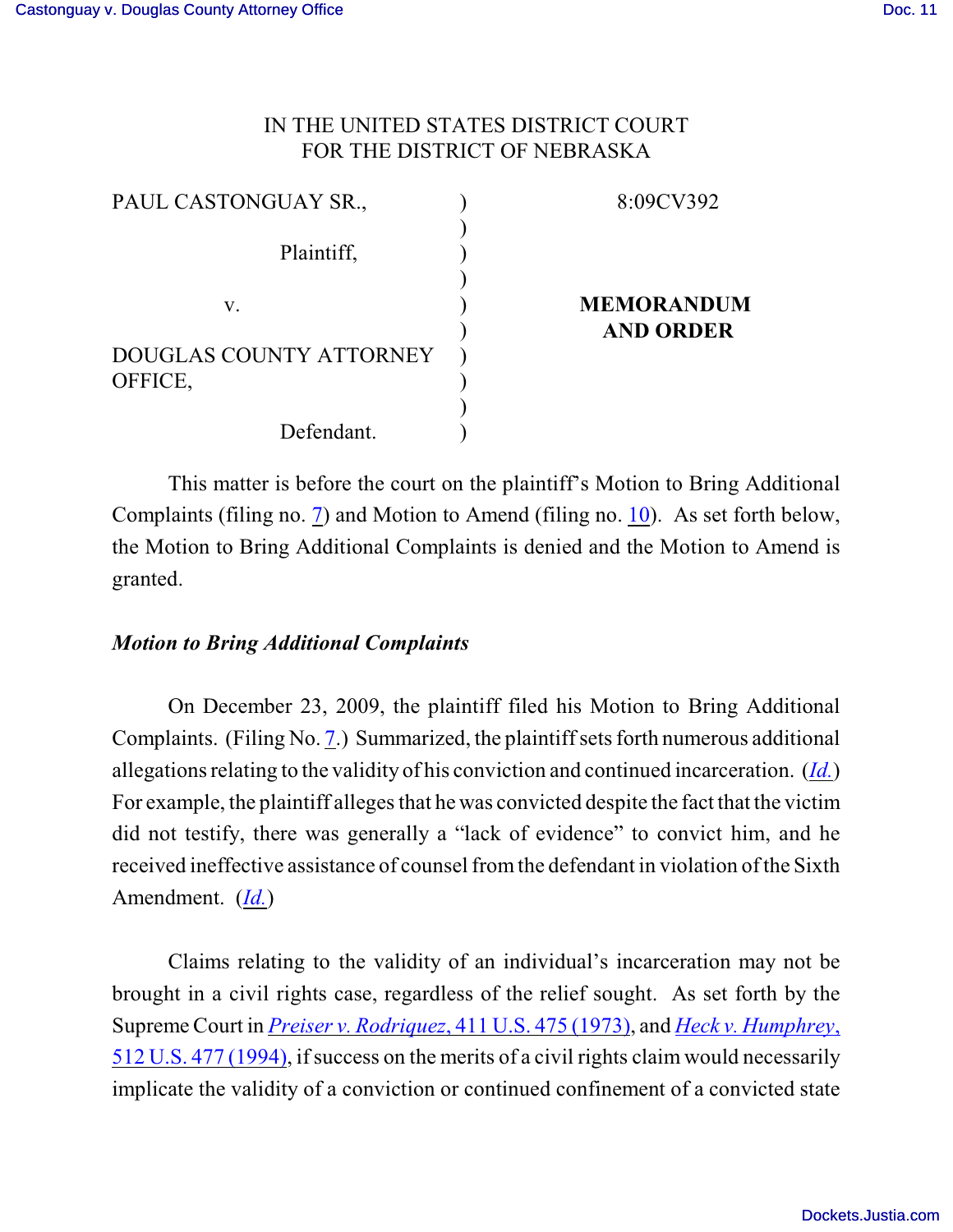prisoner, the civil rights claim must be preceded by a favorable outcome in habeas corpus or similar proceedings in a state or federal forum. Absent such a favorable disposition of the charges or conviction, a plaintiff may not use [42 U.S.C. § 1983](http://www.westlaw.com/find/default.wl?rs=CLWP3.0&vr=2.0&cite=42+USCA+s+1983) to cast doubt on the legality of his conviction or confinement. *See Heck*[, 512 U.S. at](http://www.westlaw.com/find/default.wl?rs=CLWP3.0&vr=2.0&cite=512+U.S.+486) [486-87](http://www.westlaw.com/find/default.wl?rs=CLWP3.0&vr=2.0&cite=512+U.S.+486). All of the allegations set forth in the plaintiff's Motion to Bring Additional Complaints relate to the validity of his conviction. The court cannot address these claims in an action brought pursuant to [42 U.S.C. § 1983](http://www.westlaw.com/find/default.wl?rs=CLWP3.0&vr=2.0&cite=42+USCA+s+1983), and the plaintiff must raise them in a habeas corpus or similar proceeding. The Motion to Bring Additional Complaints is therefore denied.<sup>1</sup>

#### *Motion to Amend*

On January 4, 2010, the court conducted a detailed initial review of the plaintiff's Complaint. (Filing No. [9](http://ecf.ned.uscourts.gov/doc1/11301919322).) In its Memorandum and Order issued on that date, the court determined that the plaintiff failed to adequately allege a claim against the defendant. (*[Id.](https://ecf.ned.uscourts.gov/doc1/11311919322)* at CM/ECF pp. 2-4.) In particular, the court found that the plaintiff failed to allege "a continuing, widespread, persistent pattern of unconstitutional misconduct by Douglas County's employees, or that Douglas County's policymaking officials were deliberately indifferent to or tacitly authorized any unconstitutional conduct." (*[Id.](https://ecf.ned.uscourts.gov/doc1/11311919322)* at CM/ECF p. 3.) The court also found that the plaintiff failed to allege "that an unconstitutional custom was the moving force behind his injures." (*[Id.](https://ecf.ned.uscourts.gov/doc1/11311919322)*) The court permitted the plaintiff 30 days in which to correct these pleading deficiencies. (*[Id.](https://ecf.ned.uscourts.gov/doc1/11311919322)* at CM/ECF pp. 3-4.) In response, the plaintiff filed his Motion to Amend. (Filing No. [10](http://ecf.ned.uscourts.gov/doc1/11301939127).) In light of this, the court liberally construes the Motion to Amend as an Amended Complaint, which the court permitted the plaintiff leave to file. (Filing No. [9](http://ecf.ned.uscourts.gov/doc1/11301919322).)

This is the third time the court has informed the plaintiff of the *Heck* <sup>1</sup> requirements. (*See* Case No. 4:10CV3012, Filing No. [7](https://ecf.ned.uscourts.gov/doc1/11311979909); Case No. 4:10CV3014, Filing No. [8](https://ecf.ned.uscourts.gov/doc1/11311980887).)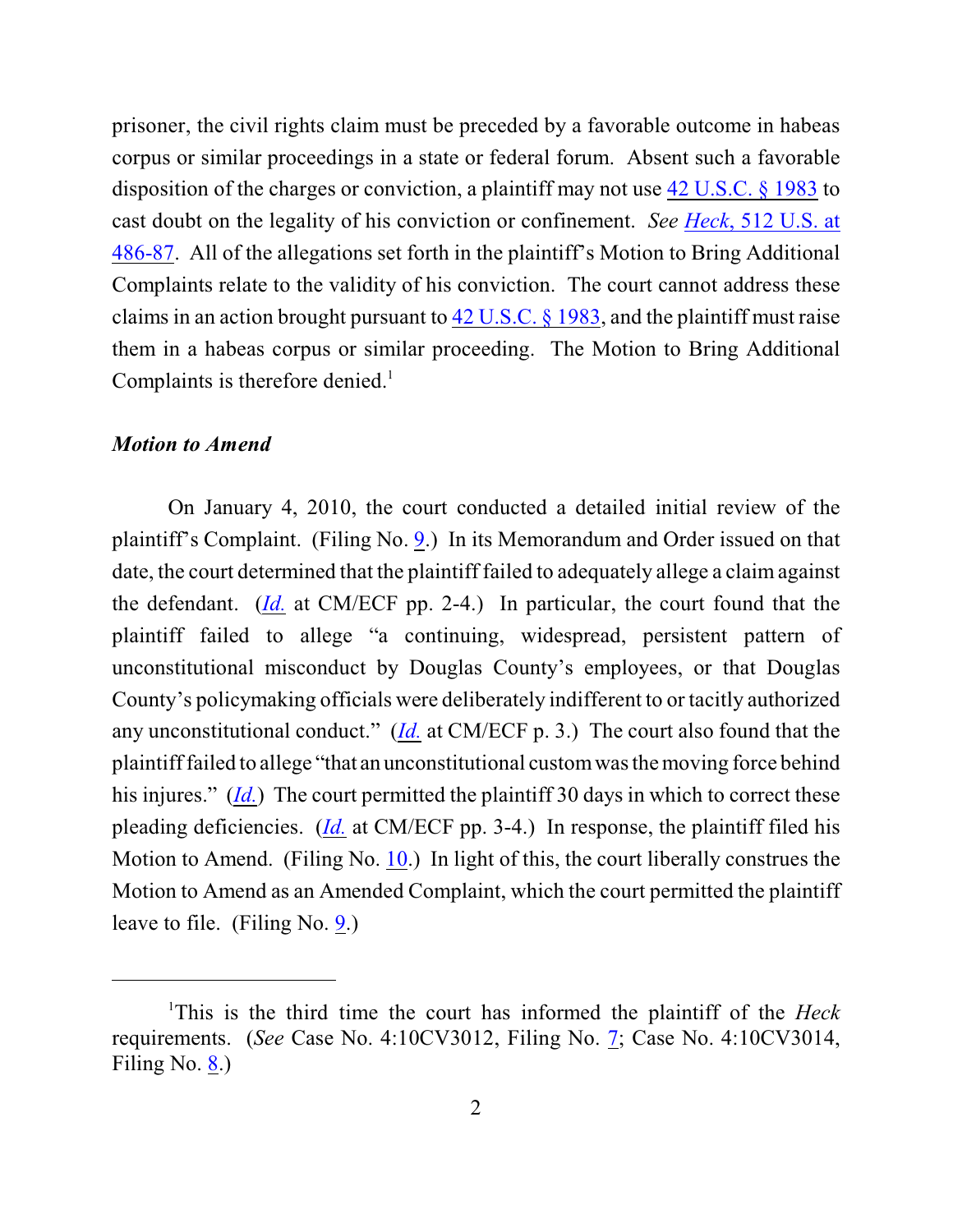The court has carefully reviewed the allegations contained in the plaintiff's Motion to Amend and finds that it sets forth nearly identical allegations to those set forth in the original Complaint. (Filing No. [10](http://ecf.ned.uscourts.gov/doc1/11301939127).) Specifically, the plaintiff again alleges that the defendant restricted his ability to send legal mail and that this action violated his constitutional rights. (*[Id.](https://ecf.ned.uscourts.gov/doc1/11311939127)*) The plaintiff also alleges various details which relate to validity of his criminal conviction, repeating the allegations set forth in his Motion to Bring Additional Complaints. (*[Id.](https://ecf.ned.uscourts.gov/doc1/11311939127)*) However, the plaintiff again fails to allege a continuing, widespread, persistent pattern of unconstitutional misconduct by Douglas County's employees, that Douglas County's policymaking officials were deliberately indifferent to or tacitly authorized any unconstitutional conduct, and that an unconstitutional custom was the moving force behind his injures. *[Jane Doe A By](http://www.westlaw.com/find/default.wl?rs=CLWP3.0&vr=2.0&cite=901+F.2d+642) and Through Jane Doe B v. Special School Dist. [of St. Louis County](http://www.westlaw.com/find/default.wl?rs=CLWP3.0&vr=2.0&cite=901+F.2d+642)*, 901 F.2d 642, [645 \(8th Cir.1990\)](http://www.westlaw.com/find/default.wl?rs=CLWP3.0&vr=2.0&cite=901+F.2d+642). As such, the plaintiff has failed to adequately amend his claims in order state a claim upon which relief may be granted against the defendant and this matter is dismissed.

### IT IS THEREFORE ORDERED that:

1. the plaintiff's Motion to Bring Additional Complaints (filing no. [7](http://ecf.ned.uscourts.gov/doc1/11301916922)) is denied;

2. the plaintiff's Motion to Amend (filing no.  $10$ ) is granted to the extent that the court liberally construes the Motion to Amend as an amended complaint;

3. this matter is dismissed without prejudice for failure to state a claim upon which relief may be granted in accordance with  $28 \text{ U.S.C.}$  §  $1915(e)(2)$ ;

4. a separate judgment will be entered in accordance with this Memorandum and Order; and